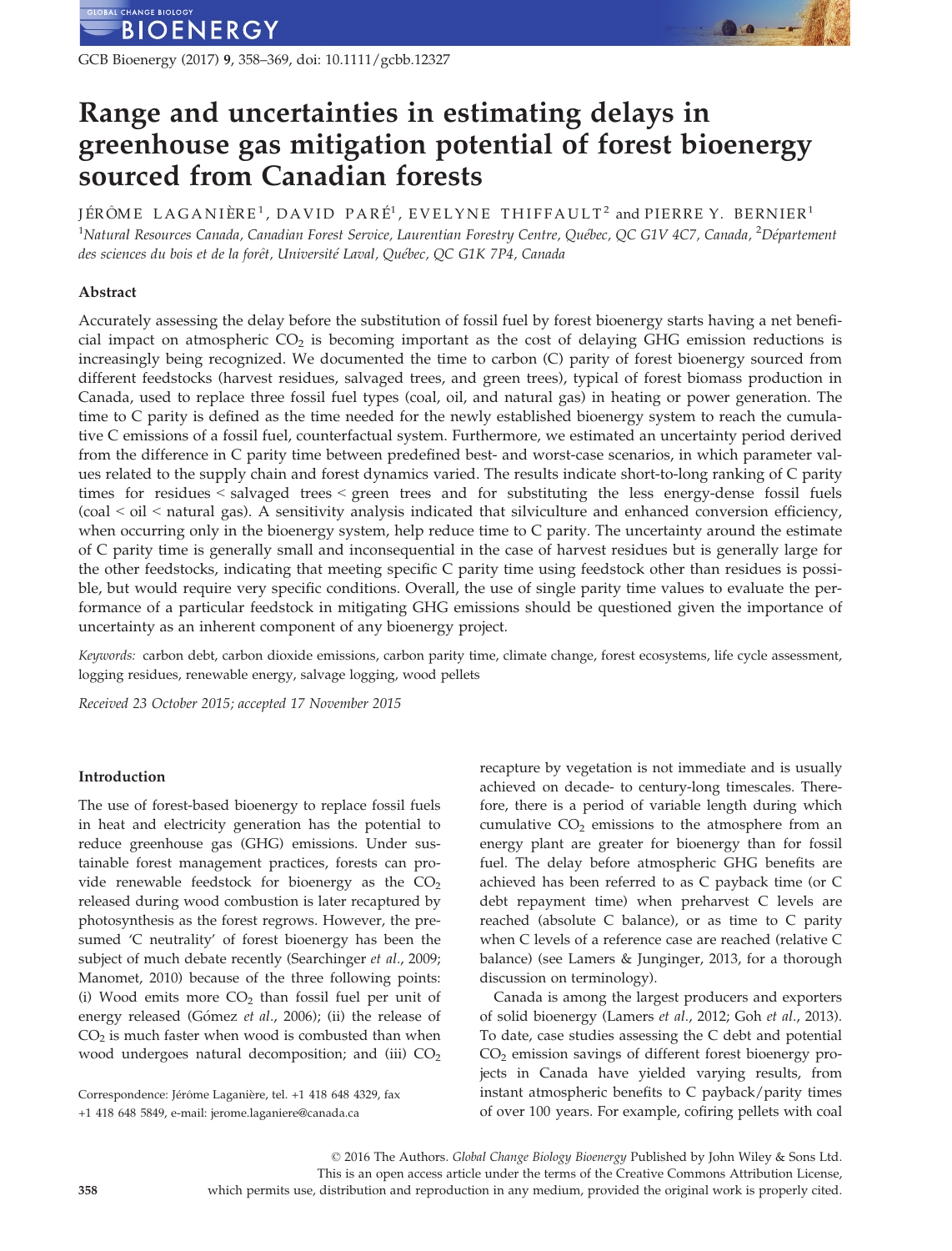in Ontario for electricity generation resulted in C debt repayment times of 16 and 38 years when pellets were made from harvest residues and green trees, respectively (McKechnie et al., 2011). Using eddy covariance flux towers in Saskatchewan and Quebec to estimate net ecosystem exchanges, Bernier & Pare (2013) obtained a multidecadal time to C parity (>90 years) for a scenario that used wood chips from green trees to replace diesel oil in heat generation. A study in British Columbia forests impacted by the mountain pine beetle (MPB) (Dendroctus ponderosae Hopkins) showed that some scenarios had immediate atmospheric benefits (no C debt) and that using harvest residues and nonmerchantable trees for pellet production was more C beneficial than a stand protection alternative with no harvest (Lamers et al., 2014).

Factors regulating the GHG mitigation potential of bioenergy projects and the underlying large variation in C parity times include biomass feedstock source and processing, the type of fossil fuel replaced, energy conversion efficiency, tree growth rate, and the definition of the counterfactual 'reference' scenario, that is, what would have happened to the forest land if biomass had not been sourced and used for bioenergy? (Lamers et al., 2013; Buchholz et al., 2014, 2015). Because many of those factors usually differ among studies, it is often difficult to compare C parity times among a variety of forest bioenergy uses. This situation stresses the need for a common accounting system to support decision-making (Buchholz et al., 2015).

Furthermore, Buchholz et al. (2015) recommend that future studies assessing the C balance of bioenergy pathways consider quantifying and reporting uncertainties, which have rarely been addressed in past life cycle assessment (LCA) studies (e.g., Johnson et al., 2011; Caputo et al., 2014; Cherubini et al., 2014; Röder et al., 2015). Indeed, sources of uncertainty are encountered all along the supply chain as well as within the forest ecosystem, where various ecological factors may impact tree regeneration and decay rates. Understanding how variability in key parameters affects the mitigation potential of a bioenergy system is necessary to appreciate the full range of possible outcomes and make informed decisions and establish the right policies.

The aim of this study was therefore to compare, using a common framework, the mitigation potential and timing of atmospheric benefits for different bioenergy deployment scenarios sourcing their biomass from Canadian forests. Specific objectives were to quantify the uncertainties associated with such scenarios and identify how such uncertainties could be reduced to increase confidence in the timing and scale of GHG benefits for major forest bioenergy pathways. To this end, we developed a landscape-scale GHG emission calculator based on a LCA approach in which sources of variation and uncertainty are explicitly identified. Carbon parity times and their associated uncertainty were calculated for scenarios sourcing biomass from different feedstock types (harvest residues, salvaged trees (i.e., trees killed by natural disturbances), or green trees) typical of biomass production in Canada used to replace three fossil fuel types (coal, oil or natural gas) in heating or power generation. Results from this study may provide guidance for defining policies aimed at promoting the best forest bioenergy pathways for GHG mitigation. A free Web-based version of the calculator will be made available at<https://apps-scf-cfs.rncan.gc.ca/calc/en> (section GHG Bioenergy).

# Materials and methods

#### Study area description

Our study focuses on the Canadian managed forest, which is estimated at 153 million ha (NRCan, 2014b). The area encompasses five terrestrial ecozones (i.e., Atlantic maritime, Boreal shield, Mixedwood plain, Montane cordillera, and Pacific maritime), where mean annual temperature (MAT) and mean annual precipitation range from  $-1$  to  $5^{\circ}$ C and from 400 to 3000 mm, respectively (Environment Canada, 2015). On average (1990–2013), forest harvesting occurs on 1.0 million ha annually, whereas fire and insects disturb 3.1 and 19.1 million ha, respectively (NRCan, 2014a). Frequency and severity of natural disturbances are expected to increase in the future (Soja et al., 2007; Boulanger et al., 2014), potentially making salvage wood an increasing feedstock source for harvested wood products, which include bioenergy.

# Model framework for GHG accounting

The components of our LCA for GHG accounting include emissions from feedstock production and use, forest C dynamics, and energy conversion efficiency (Fig. S1). The GHG mitigation potential over time for a given bioenergy scenario needs to be assessed relative to a baseline, or counterfactual, scenario, which implies the use of fossil fuel. The GHG mitigation potential is calculated as follows:

$$
\Delta GHG_t = \frac{GHG_{t\,BIO} + FC_{t\,BIO}}{CE_{BIO}} - \frac{GHG_{t\,FOSSIL} + FC_{t\,FOSSIL}}{CE_{FOSSIL}}, \quad (1)
$$

where  $\Delta G H G_t$  is the cumulative difference in CO<sub>2</sub>eq emissions between the bioenergy and fossil fuel scenarios at time  $t$  (in kg  $CO<sub>2</sub>$  emitted per GJ of bioenergy produced), GHG<sub>t BIO</sub> and  $GHG_t$  FOSSIL are cumulative emissions from the bioenergy and fossil fuel systems (production and use) at time  $t$ , respectively,  $FC<sub>t BIO</sub>$  and  $FC<sub>t FOSSIL</sub>$  are the forest C status (reported in CO<sub>2</sub>) of the bioenergy and fossil fuel systems at time  $t$ , respectively, and  $CE<sub>BIO</sub>$  and  $CE<sub>FOSSIL</sub>$  are the energy conversion efficiency of bioenergy and fossil fuel, respectively. When  $\Delta G H G_t$  reaches zero, the C parity time has been reached and GHG mitigation benefits begin to occur (Fig. 1). All emissions were derived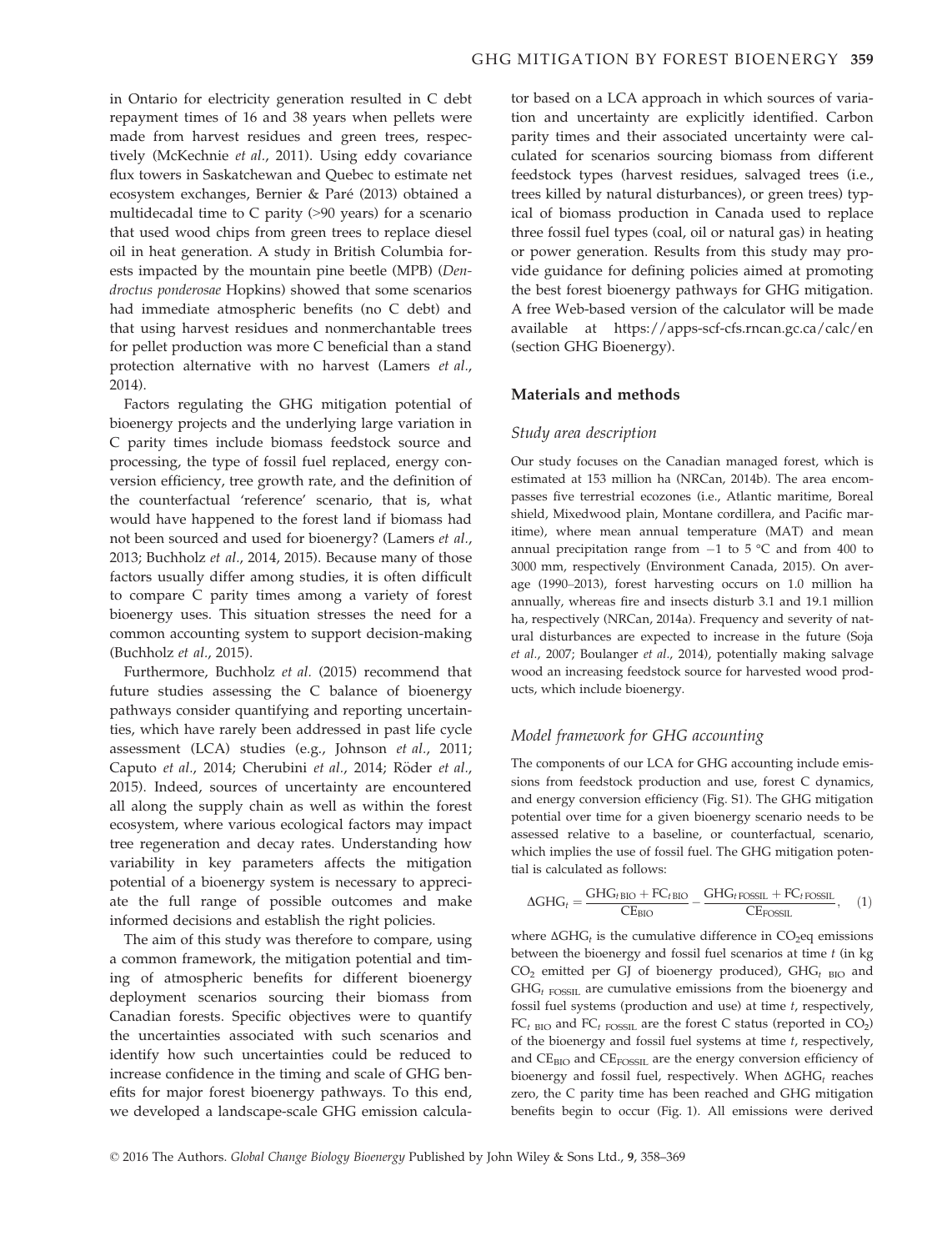

Fig. 1 The C parity time concept illustrated using the current model framework for C accounting. GHG<sub>BIO</sub> and GHG<sub>FOSSIL</sub> are emissions from the bioenergy and fossil fuel systems (production and use), respectively;  $FC<sub>BIO</sub>$  and  $FC<sub>FOSSIL</sub>$  are the forest C status of the bioenergy and fossil fuel systems, respectively;  $\Delta GHG$  is the difference in  $CO<sub>2</sub>$  emissions between the bioenergy and fossil fuel scenarios. When  $\Delta GHG$  reaches zero, C parity time has been reached and GHG mitigation benefits begin to occur.

from the production of 1 GJ of energy per year for a 100-year period (landscape-scale analysis). All modeling was performed using SAS 9.3 (SAS Institute Inc., Cary, NC, USA).

Our forest C analysis assumes constant soil C stocks although in theory a certain fraction of the deadwood decaying on the ground should eventually contribute to the soil C stock. Hence, some modeling results suggest that continual residue removal may permanently reduce forest floor C storage and delay time to C parity (Repo et al., 2011, 2012). However, there is little empirical support for systematic and significant longterm mineral soil C changes following harvesting across the boreal and temperate forest biomes (Johnson & Curtis, 2001; Nave et al., 2010; Thiffault et al., 2011). In addition, forest floor C is usually quickly replenished as the forest regenerates (Nave et al., 2010). In our opinion, additional research assessing longterm impact of residue removal on soil C is still warranted to consider with confidence soil C dynamics in forest bioenergy C accounting studies.

# Forest carbon dynamics in bioenergy and counterfactual scenarios

Harvest residues. Harvest residues are defined as all woody debris generated in harvest operations for traditional wood products (e.g., branches, tree tops, bark), excluding stumps and downed nonmerchantable trees. Harvest residues can be left on site to decompose or, as it is still the practice in parts of Canada, they can be piled by the roadside and burned under controlled conditions to reduce the fire hazard. In the case in which unused residues are burned by the roadside, the  $CO<sub>2</sub>$ release from these residues happens nearly at the same time whether the energy is generated from biomass or from fossil fuel, with no consequences for time to C parity. Combustion of the residues burned by the roadside is assumed to be complete although some fraction may contribute to the soil C pool in the form of charcoal. In the case in which harvest residues are not harvested for bioenergy and left on site to decompose, the multiyear delay in the release of  $CO<sub>2</sub>$  must be accounted for in the GHG comparison between bioenergy and fossil fuel scenarios. In our calculator, we used the following exponential decay function to express  $CO<sub>2</sub>$  release over time:

$$
C_{tWD} = C_{0WD} \times e^{-k \times t}, \qquad (2)
$$

where  $C_t$  <sub>WD</sub> is the quantity of C (kg CO<sub>2</sub>) stored in woody debris at time t (years),  $C_{0 \text{ WD}}$  is the initial quantity of C stored in woody debris (kg  $CO<sub>2</sub>$ ), and k is the decomposition rate of woody debris (year $^{-1}$ ). Because temperature is the main driver of decomposition rates in these forests (Litton & Giardina, 2008; Laganière et al., 2012), we used the temperature-dependent decay function of the Canadian forest C budget model CBM-CFS3 (Kurz et al., 2009) to compute the decay rate  $(year^{-1})$  across the range of temperatures found in the Canadian managed forest:

$$
k = BDR_k \times TempMod,
$$
 (3)

where  $BDR_k$  is the base decomposition rate of woody debris (aboveground fast pool =  $0.1435$  year<sup>-1</sup>) at a reference MAT of 10 °C, and TempMod is the temperature modifier that reduces the decay rate for MAT below the reference MAT and is calculated as:

$$
TempMod = e^{((MAT_f - RefMAT) \times ln(Q_{10}) \times 0.1)}, \tag{4}
$$

where  $\text{MAT}_f$  is the MAT of the forest area (-1 to 5 °C in Canada's managed forest), RefMAT is the reference MAT of 10 °C, and  $Q_{10}$  is the temperature sensitivity of decomposition set at 2. Because  $BDR_k$  varies markedly among tree species (Tarasov & Birdsey, 2001; Brais et al., 2006; Shorohova & Kapitsa, 2014), we performed a sensitivity analysis on this parameter.

Salvaged trees. In scenarios sourcing their biomass from salvaged trees (i.e., standing trees killed by natural disturbances), the stemwood is harvested for bioenergy while the residues are left on site (i.e., the fate of the residues is not considered in the accounting). In the counterfactual scenario, the standing dead trees (i.e., snags) are assumed to start decaying immediately after tree death at a  $BDR_k$  of 0.0187 year<sup>-1</sup> (Kurz et al., 2009) following Eqn. 2, until they fall to the ground following Eqn 5, where they start to decay at a  $BDR_k$  of 0.0374 year<sup>-1</sup> (Kurz et al., 2009) following Eqn 2. The equation for snag C transfer to the ground is as follows:

$$
C_{t\text{snag}} = C_{0\text{snag}} \times e^{-\text{CTR} \times t},\tag{5}
$$

where  $C_t$  snag is the quantity of C (kg CO<sub>2</sub>) stored in snags (standing woody debris) at time t (years),  $C_0$  snag is the initial quantity of C stored in snags (kg  $CO<sub>2</sub>$ ), and CTR is the C transfer rate of snags (year<sup>-1</sup>) that varies between  $0.04$  and  $0.10$ (Hilger et al., 2012).

Green trees. In scenarios sourcing their biomass from green trees (living biomass), we assume that only the stemwood is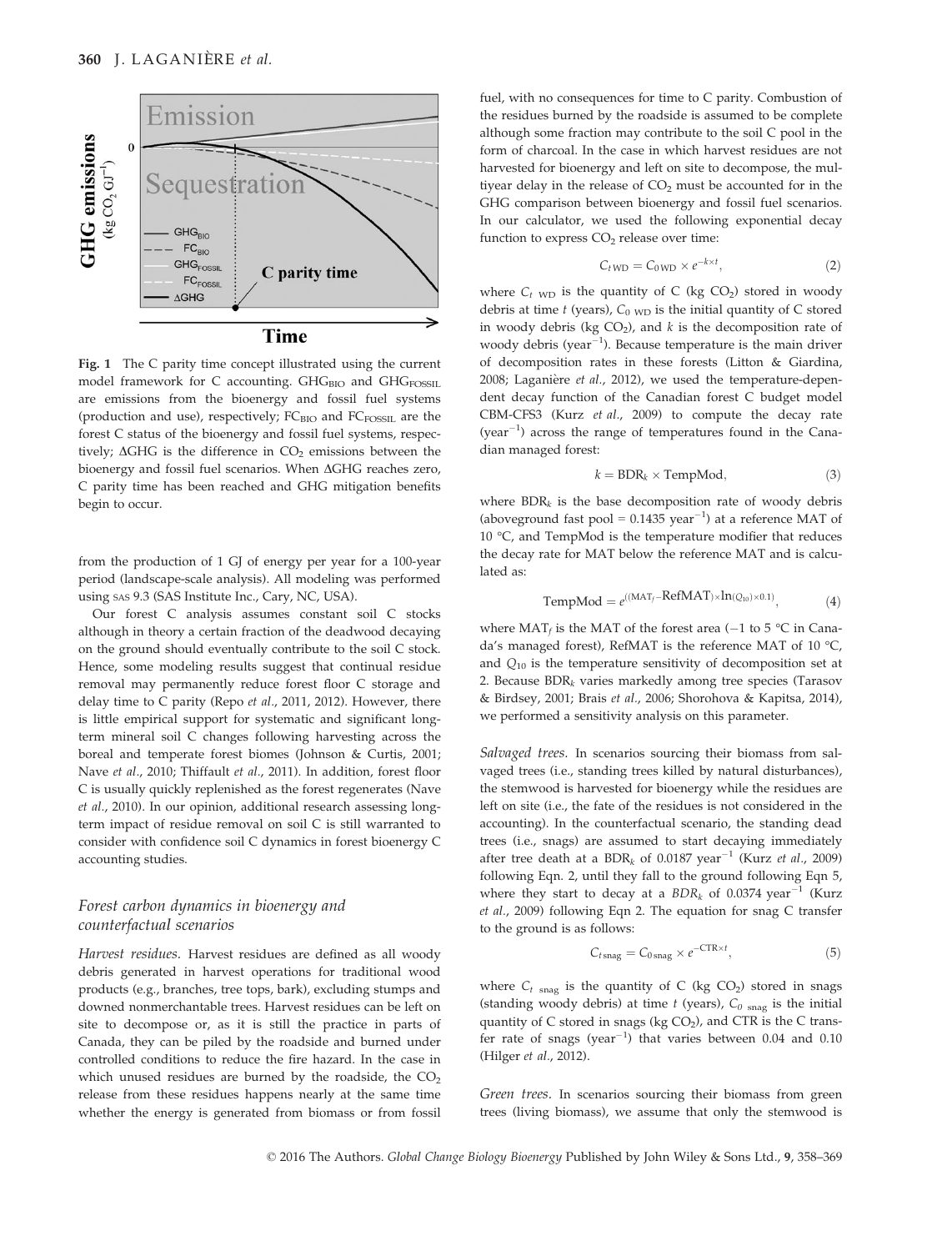harvested for bioenergy (tree tops and branches are left on site) and that no harvesting is carried out and there is only a negligible risk of disturbance in the reference forest in the counterfactual scenario. Because we consider harvesting of green trees for bioenergy to complement, not to compete with, that for traditional forest products, harvesting of green trees for bioenergy is viewed as 'additional harvesting' meaning that this feedstock would not be used in the counterfactual scenario due to various reasons (e.g., species unused by the traditional forest industry, fiber quality unsuitable for traditional products but suitable for bioenergy). Scenarios where the feedstock competes for its use (bioenergy vs. traditional products) were not explored in the current study.

The time required for the forest C of the bioenergy system to balance itself with that of the fossil fuel system depends on the regeneration rate of the harvested forest and also on the rate at which the forest continues to grow in the counterfactual scenario. We define three generic forest growth curves: fast, medium, and slow, reaching an age of maximum mean annual increment (MAI) at 45, 75, and 120 years, respectively (Fig. S2). We assume that a forest is harvested at age of maximum MAI. The time required to reach maximum MAI following harvesting is the time required for the harvested forest to recapture all of the biogenic  $CO<sub>2</sub>$  emitted in a year from the combustion of 1 GJ of biomass (112 kg  $CO<sub>2</sub>$ ). Using this approach, we can convert absolute stand volume  $(m^3 \text{ ha}^{-1})$  into relative measures of time required to reach the original stand volume in units of % of initial harvestable volume. To account for the growth of the reference forest that is not harvested and thus continues to sequester C, we use the portion of the curves that follows maximum MAI, that is, after reaching 100% harvested stand biomass regeneration (Fig. S2).

#### Upstream emissions

Biomass production in bioenergy scenarios. The GHG emissions associated with biomass production include those related to biomass collection (harvesting, forest stand renewal, and road construction/maintenance), processing (chipping and pelletization), and transportation (transport to processing plant and to local or international market). We used an emission factor of 2.63 kg  $CO_2$ eq  $GI^{-1}$  for roundwood collection (salvaged and green trees), averaged from values found in studies on Canadian forests (i.e., Magelli et al., 2009; Meil et al., 2009; McKechnie et al., 2011; Pa et al., 2012; Lamers et al., 2014). For harvest residue collection, we used 0.84 kg  $CO_2$ eq  $GI^{-1}$ , as in McKechnie et al. (2011). For roundwood and harvest residue chipping, we used 0.76 kg  $CO_2$ eq  $GI^{-1}$  and 0.05 kg  $CO_2$ eq  $GI^{-1}$ , respectively, as in Lamers et al. (2014). For the pelletization process, which includes drying, milling, and pelletizing, we used 2.14 kg  $CO_2$ eq  $GI^{-1}$  for pellets made from harvest residues, and 10.45 kg  $CO<sub>2</sub>$ eq GJ<sup>-1</sup> for pellets made from roundwood (i.e., salvaged and green trees), as in Lamers et al. (2014).

Fossil fuel production in counterfactual scenarios. Upstream emissions for fossil fuels include extraction, distribution and storage, production, transmission, land-use changes, gas leaks, and flares. Emission factors used for coal, oil, and natural gas were 6.4, 14.9, and 9.0 kg  $CO_2$ eq  $GI^{-1}$ , respectively  $((S\&T)^2)$ , 2015).

#### Energy use

For coal, oil, and natural gas combustion, we used the following emission factors: 90.6, 71.1, and 50.3 kg  $CO_2$ eq  $GI^{-1}$ , respectively ( $(S&T)^2$ , 2015). For wood biomass, we used the default IPCC emission factor of 112.0 kg  $CO<sub>2</sub>$ eq GJ<sup>-1</sup> IPCC (2006). The conversion efficiency factors used for heat and electricity were 75% and 26% for biomass, 80% and 33% for coal, 82% and 35% for oil, and 85% and 45% for natural gas, respectively  $((S\&T)^2)$ , 2015).

# Scenario development (parameters and definition of uncertainty)

We calculated C parity time (in years) and potential emission reductions (in kg  $CO<sub>2</sub> GJ<sup>-1</sup>$ ) of forest bioenergy sourced from different feedstocks (harvest residues, salvaged trees, or green trees) to replace three fossil fuel types (coal, oil, or natural gas) for two uses (heating or power generation). An uncertainty period was defined as the range in C parity times between predefined best-case (shortest C parity time) and worst-case (longest C parity time) scenarios for each scenario, with several potential cases lying in between (Fig. 2). To define the two end cases, we varied model parameters, including transportation distance to final users (local use or exportation), biomass processing (chips or pellets), and environmental characteristics (i.e., MAT, C transfer rate from snags to the ground). For example, for scenarios using harvest residues as feedstock, the best case implied: (i) collection of residues in the warmer part of our study area (MAT =  $5 \,^{\circ}\text{C}$ ; the decomposition rate of residues left on site in the counterfactual scenario is high); (ii) processing into wood chips; and (iii) local use of wood chips (100 km of truck transport to final user). The worst case implied: (i) collection of residues in the colder part of the study area (MAT =  $-1$  °C, which translates into a slow decomposition rate for biomass left on site in the counterfactual scenario); (ii) processing into pellets, which produces additional emissions



Fig. 2 Three-phase graph used in the current study to represent estimates of C parity time and the associated uncertainty phase.

© 2016 The Authors. Global Change Biology Bioenergy Published by John Wiley & Sons Ltd., 9, 358–369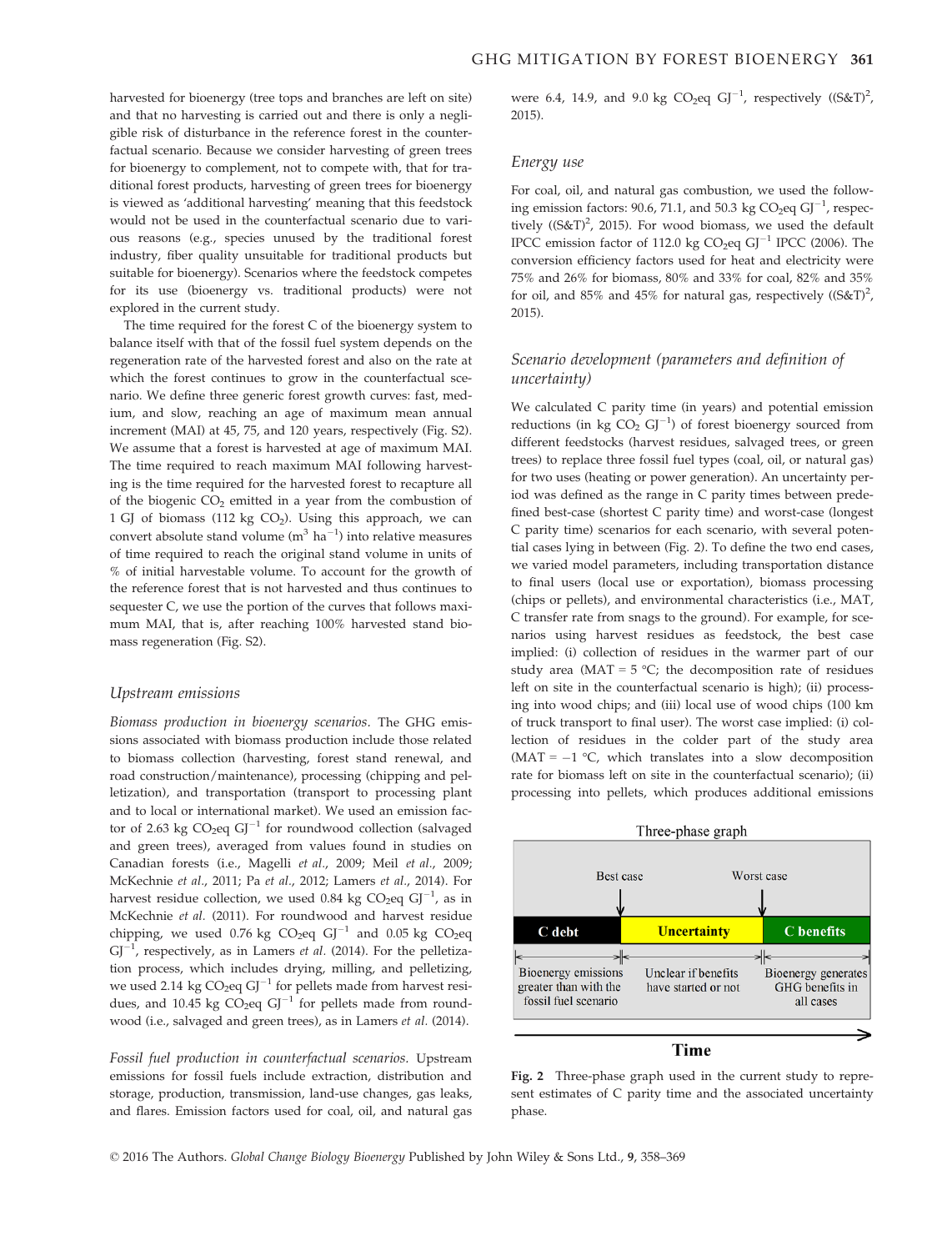# 362 J. LAGANIERE et al.

relative to wood chips; and (iii) transoceanic shipping from British Columbia to the United Kingdom (100 km by truck, 1000 km by train, and 16 000 km by vessel). Therefore, there are two types of parameters contributing to uncertainty: those based on choices related to the supply chain (i.e., transportation distance and biomass processing), and those based on variable ecological processes or environmental characteristics. Feedstock-specific details on the parameters defining the different cases are found above.

# Sensitivity analysis

A sensitivity analysis was performed on a set of bioenergy scenarios substituting coal in power production. We investigated how silviculture, energy conversion efficiency, and deadwood decay rate affected the performance of these scenarios (timing and uncertainty).

Silviculture. Because silvicultural operations (e.g., site preparation, tree planting, weed control) that increase tree growth following harvesting are widespread in Canada, we added scenarios where tree growth rate in the bioenergy system was 1.5 (Growth  $\times$ 1.5), 2 (Growth  $\times$ 2), and 2.5 (Growth  $\times$ 2.5) times higher than that in the counterfactual fossil fuel system. In other words, age of maximum MAI of the forest is reduced by 1.5, 2, or 2.5 times in the bioenergy system relative to that in the counterfactual one. These estimates of potential growth increases via silviculture are conservative considering that the average timber yield in Canada forest is around 1  $m<sup>3</sup>$  ha<sup>-1</sup> yr<sup>-1</sup> while that of extensive plantations in Canada usually reaches 2–6 m<sup>3</sup> ha<sup>-1</sup> yr<sup>-1</sup> (Messier *et al.*, 2003; Paquette & Messier, 2010). Although regeneration failure (i.e., when predisturbance biomass levels are never recovered without proper forest management) may happen following clear-cut or natural disturbance (Lecomte et al., 2006; Thiffault et al., 2013), this possibility was not explored in the present study.

Conversion efficiency. We investigated how electricity conversion efficiency may affect timing and the uncertainty period by increasing the parameter from 26% to 35%, by 3% increments.

Decay rate of woody debris. Because the default base decomposition rate of CBM-CFS3 represents an average value that does not necessarily capture all the variability in decay rates among tree species across Canada, we performed a sensitivity analysis on selected scenarios (i.e., harvest residues and salvaged trees replacing coal in electricity generation) with elevated  $BDR_k$  (i.e., decomposition rate doubled or tripled) to reflect the faster decay rates of intolerant hardwood species such as aspen and birch (Tarasov & Birdsey, 2001; Brais et al., 2006; Shorohova & Kapitsa, 2014). These tree species usually have a low economic value and are often viewed as nonmerchantable by the industrial forest sector of timber and pulp.

#### Results

#### The uncertainty phase

The estimate of C parity time follows three temporal phases (Fig. 2): (i) a phase of C debt representing the period of time during which all cases for a given scenario, even the best case, do not provide any C benefits; (ii) a phase of C parity uncertainty, representing the range of C parity values between the best and the worst cases; and (iii) a phase of C benefits for all cases, during which even the worst cases provide C benefits. The length of the second phase, C parity uncertainty, during which it is unclear whether the benefits have started or not, varies from a few years to several decades and depends on the bioenergy feedstock, the type of fossil fuel replaced, silvicultural practices, energy conversion efficiency, and environmental characteristics. As shown in Fig. 3, the



Fig. 3 Length of the C debt (black), uncertainty (yellow), and C benefit (green) phases for scenarios using different bioenergy feedstock to replace different fossil fuels for heat and power production. The asterisk indicates that harvest residues are burned by the roadside instead of left to decompose on the harvest site in the counterfactual scenario. NG: natural gas.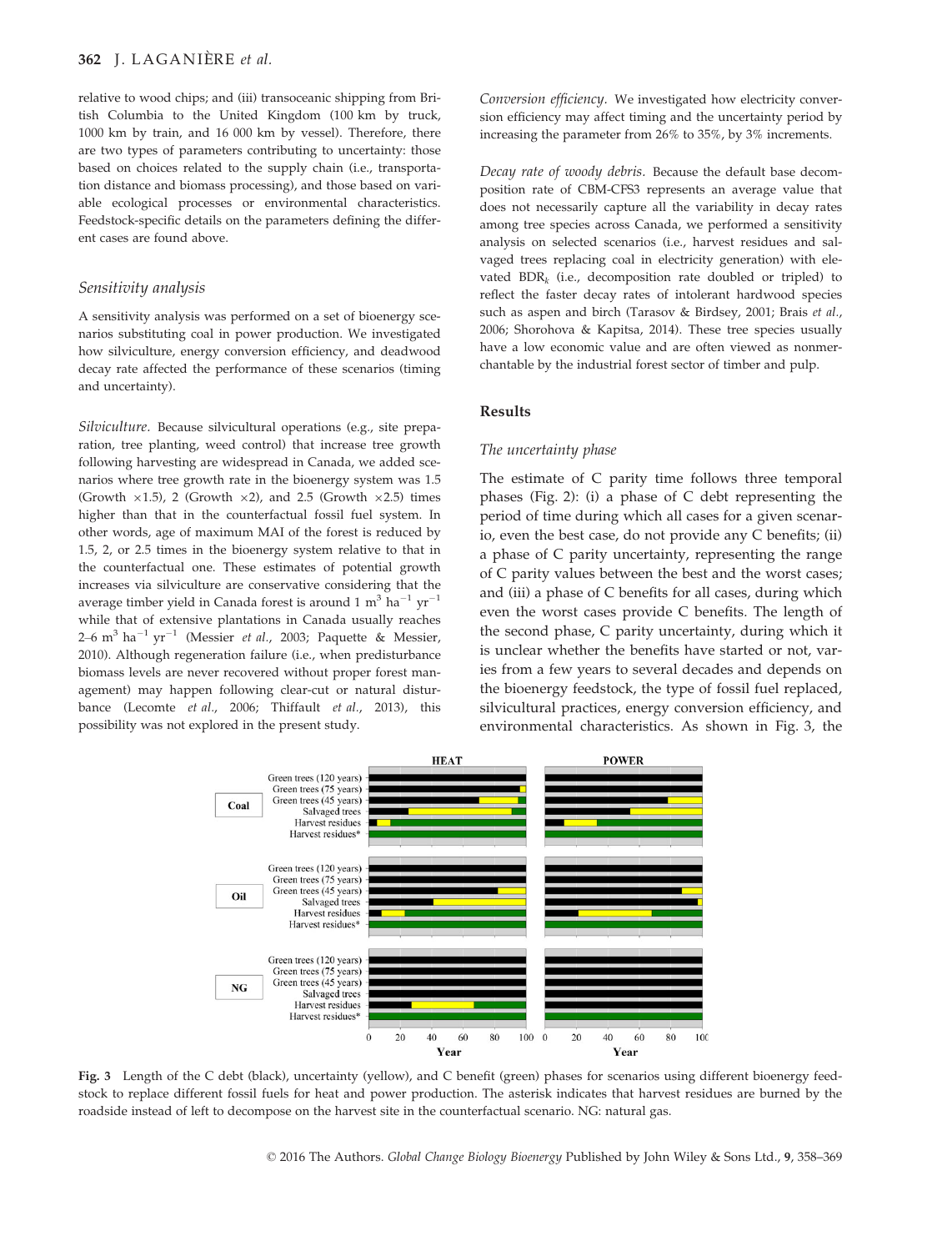uncertainty is usually small for harvest residues, intermediate for green trees, and large for salvaged trees, and it increases with the efficiency of the fossil fuel in the following order:  $\text{coal} < \text{oil} < \text{natural}$  gas.

# The effect of biomass feedstock, type of fossil fuel replaced, and energy use

Substitution of coal by forest bioenergy generates GHG emission savings over the shortest time frame, followed by oil and natural gas (Table 1; Fig. 3). Except for some residue-based cases (i.e., heat generation), substitution of natural gas by forest bioenergy does not provide any atmospheric benefits within a 100-year period.

Immediate C benefits occur when bioenergy is sourced from residues normally burned by the roadside, irrespective of the choices in model parameters (Table 1; Fig. 3). Cumulative  $CO<sub>2</sub>$  emissions saved after 100 years vary from 4.6 to 11.8 Mg  $GI^{-1}$  for heat generation and from 6.5 to 28.6 Mg  $GI^{-1}$  for power production, depending on

Table 1 Range of C parity time, uncertainty phase, and C balance for each best- and worst-case bioenergy scenario

| Scenario                |             |       | Carbon         |                | Carbon balance ( $Kg GJ^{-1}$ ) |                        |                        |
|-------------------------|-------------|-------|----------------|----------------|---------------------------------|------------------------|------------------------|
|                         |             |       | parity<br>time | Uncertainty    |                                 |                        |                        |
| Feedstock               | Fossil fuel | Use   | (year)         | phase (year)   | 25 years                        | 50 years               | 100 years              |
| Harvest residues*       | Coal        | Heat  | $\overline{0}$ | $\theta$       | $-2449$ to $-2962$              | $-4897$ to $-5923$     | $-9795$ to $-11846$    |
| Harvest residues        | Coal        | Heat  | $5 - 14$       | 9              | $-571$ to $-1520$               | $-2478$ to $-4$ 152    | $-6839$ to $-9600$     |
| Salvaged trees          | Coal        | Heat  | $25 - 91$      | 66             | 1130 to $-11$                   | 1249 to $-1327$        | $-426$ to $-5592$      |
| Green trees (45 years)  | Coal        | Heat  | $70 - 95$      | 25             | 1914-1124                       | 2487-907               | $-778$ to $-3938$      |
| Green trees (75 years)  | Coal        | Heat  | $96 - > 100$   | >4             | 1980-1190                       | 3379-1799              | $2894$ to $-265$       |
| Green trees (120 years) | Coal        | Heat  | >100           | >0             | 1886-1096                       | 3768-2189              | 4917-1757              |
| Harvest residues*       | Coal        | Power | $0 - 0$        | $\mathbf{0}$   | $-5668$ to $-7148$              | $-11$ 336 to $-14$ 295 | $-22$ 672 to $-28$ 590 |
| Harvest residues        | Coal        | Power | $12 - 33$      | 21             | $604$ to $-1932$                | $-2030$ to $-6561$     | $-8626$ to $-16$ 264   |
| Salvaged trees          | Coal        | Power | $54 - > 100$   | $>46$          | 4893-1764                       | 7337-364               | $7585$ to $-6394$      |
| Green trees (45 years)  | Coal        | Power | $78 - > 100$   | >22            | 6540-4261                       | 8764-4207              | $-67$ to $-9181$       |
| Green trees (75 years)  | Coal        | Power | >100           | >0             | 6871-4593                       | 11 767-7209            | 11 651-2536            |
| Green trees (120 years) | Coal        | Power | >100           | >0             | 6713-4434                       | 13 243 8686            | 18 484 - 9370          |
| Harvest residues*       | Oil         | Heat  | $\Omega$       | $\overline{0}$ | $-2039$ to $-2552$              | $-4078$ to $-5104$     | $-8156$ to $-10$ 208   |
| Harvest residues        | Oil         | Heat  | $8 - 23$       | 15             | $-116$ to $-1054$               | $-1535$ to $-3194$     | $-4908$ to $-7652$     |
| Salvaged trees          | Oil         | Heat  | $41 - > 100$   | >59            | 1552-420                        | $2118$ to $-434$       | 1384 to $-3734$        |
| Green trees (45 years)  | Oil         | Heat  | $82 - > 100$   | $>18$          | 2304-1514                       | 3243-1663              | $680$ to $-2480$       |
| Green trees (75 years)  | Oil         | Heat  | >100           | >0             | 2377-1587                       | 4157-2578              | 4412-1252              |
| Green trees (120 yrs)   | Oil         | Heat  | >100           | >0             | 2289-1499                       | 4565-2986              | 6487-3328              |
| Harvest residues*       | Oil         | Power | $\theta$       | $\theta$       | $-4462$ to $-5941$              | $-8923$ to $-11882$    | $-17847$ to $-23765$   |
| Harvest residues        | Oil         | Power | $21 - 68$      | 47             | 2068 to $-408$                  | 1083 to $-3359$        | $-2140$ to $-9679$     |
| Salvaged trees          | Oil         | Power | $97 - > 100$   | >3             | 6171-3091                       | 10 034 - 3198          | 13 382 to $-318$       |
| Green trees (45 years)  | Oil         | Power | $87 - > 100$   | >13            | 7633-5354                       | 10 815 - 6258          | $3734$ to $-5380$      |
| Green trees (75 years)  | Oil         | Power | >100           | >0             | 8007-5728                       | 13 947-9390            | 15 790 - 6676          |
| Green trees (120 years) | Oil         | Power | >100           | >0             | 7882-5604                       | 15 529-10 972          | 22 923-13 809          |
| Harvest residues*       | Gas         | Heat  | $\overline{0}$ | $\theta$       | $-1162$ to $-1675$              | $-2324$ to $-3350$     | $-4649$ to $-6700$     |
| Harvest residues        | Gas         | Heat  | $27 - 67$      | 40             | $825$ to $-98$                  | 393 to $-1244$         | $-988$ to $-3707$      |
| Salvaged trees          | Gas         | Heat  | >100           | >0             | 2447-1327                       | 3943-1425              | 5133-85                |
| Green trees (45 years)  | Gas         | Heat  | >100           | >0             | 3152-2363                       | 4907-3327              | 3933-773               |
| Green trees (75 years)  | Gas         | Heat  | >100           | >0             | 3236-2446                       | 5854-4274              | 7749-4589              |
| Green trees (120 years) | Gas         | Heat  | >100           | >0             | 3157-2367                       | 6288-4708              | 9899-6740              |
| Harvest residues*       | Gas         | Power | $\Omega$       | $\mathbf{0}$   | $-1615$ to $-3095$              | $-3230$ to $-6189$     | $-6460$ to $-12$ 378   |
| Harvest residues        | Gas         | Power | >100           | >0             | 5859-3604                       | 9343-5231              | 15 337-8158            |
| Salvaged trees          | Gas         | Power | >100           | >0             | 9281-6379                       | 16 767-10 438          | 28 334 - 15 653        |
| Green trees (45 years)  | Gas         | Power | >100           | >0             | 10 063-7785                     | 15 183-10 626          | 11 365-2 251           |
| Green trees (75 years)  | Gas         | Power | >100           | >0             | 10 594-8 315                    | 18 788-14 231          | 24 661-15 547          |
| Green trees (120 years) | Gas         | Power | >100           | >0             | 10 593-8315                     | 20 760-16 203          | 32 896-23 782          |

The '>' sign is used when C parity time or uncertainty phase has reached the 100-year time boundary of this study and therefore cannot be estimated precisely. C balance with a negative sign (in bold) indicates that the bioenergy scenario generates net atmospheric benefit (sequestration) relative to the counterfactual scenario.

\*Harvest residues are normally burned by the roadside in the counterfactual scenario.

© 2016 The Authors. Global Change Biology Bioenergy Published by John Wiley & Sons Ltd., 9, 358–369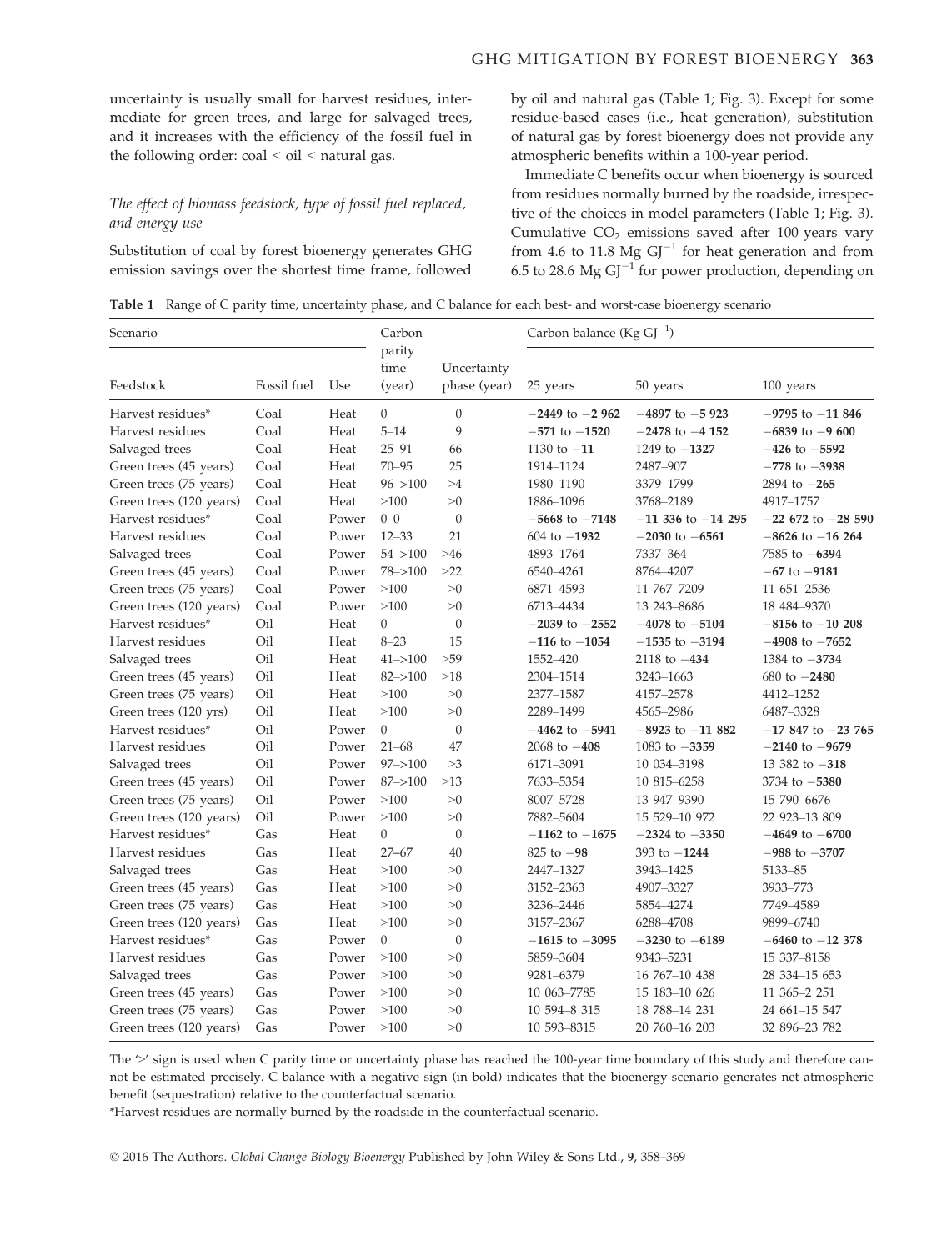the type of fossil fuel replaced (Table 1). When bioenergy is sourced from harvest residues normally left to decompose in situ, C parity times range from 5 to 67 years for heat generation and from 12 to over 100 years for power production, depending on the type of fossil fuel replaced (Table 1; Fig. 3). Cumulative  $CO<sub>2</sub>$  emissions saved after 100 years are slightly lower than in the burned residues scenarios, that is, from 0.9 to 9.6 Mg  $GI^{-1}$  for heat generation and from no savings to 16.3 Mg  $GI^{-1}$  for power generation (Table 1).

When bioenergy is sourced from salvaged trees, C parity times range from 25 to over 100 years for heat production and from 54 to over 100 years for power production (Table 1; Fig. 3). Cumulative  $CO<sub>2</sub>$  emissions saved after 100 years for salvaged trees range from no savings to 5.6  $\text{Mg G}^{-1}$  for heat production and from no savings to 6.4 Mg  $GI^{-1}$  for power production (Table 1).

When bioenergy is sourced from fast-growing trees (age of maximum  $MAI = 45$  years), C parity times range from 70 to 95 years for heat production and from 78 to 100 years for power production (Table 1; Fig. 3). Cumulative  $CO<sub>2</sub>$  emissions saved after 100 years vary from 0.8 to 3.9 Mg  $GI^{-1}$  for heat production and from 0.1 to 9.2 Mg  $GI^{-1}$  for power production (Table 1). When medium- or slow-growing trees are used (maximum MAI of 75 and 120 years, respectively), no emission savings generally occur on a 100-year time frame, except for medium-growing trees in the coal-heating scenario.

#### Sensitivity analysis

When silvicultural operations resulting in 1.5-, 2-, and 2.5-fold increases in tree growth rate are carried out, time to C parity and the length of the uncertainty phase are reduced (Fig. 4). Parity times of bioenergy sourced from salvaged trees to replace coal in power generation are under 62 years for 'Growth  $\times 1.5'$ , under 43 years for 'Growth  $\times 2'$ , and under 34 years for 'Growth  $\times 2.5'$ (Fig. 4), with cumulative  $CO<sub>2</sub>$  emissions saved reaching 26.1, 40.2, and 54.6 Mg  $GI^{-1}$ , respectively (data not shown). When silvicultural operations are carried out, fast- and medium-growing trees may also become suitable feedstock options to achieve short- to medium-term mitigation benefits. Parity times for bioenergy sourced from fast-growing green trees are under 61 years for 'Growth  $\times 1.5'$ , under 44 years for 'Growth  $\times 2'$ , and under 33 years for 'Growth  $\times$  2.5', while parity times for bioenergy sourced from medium-growing green trees are under 92 years for 'Growth  $\times 1.5'$ , under 66 years for 'Growth  $\times 2'$ , and under 51 years for 'Growth  $\times 2.5'$ (Fig. 4). Cumulative  $CO<sub>2</sub>$  emissions saved for 'Growth  $\times 1.5'$ , 'Growth  $\times 2'$ , and 'Growth  $\times 2.5'$  reach 32.7, 54.0, and 77.6 Mg  $GI^{-1}$ , respectively, for fast-growing trees,



Fig. 4 Timing of GHG benefits and length of the uncertainty phase of scenarios using different bioenergy feedstock to replace coal for power production. For each feedstock, scenarios show the effect of silvicultural operations that increase the growth rate in regenerating forest stands by 1.5- (Growth  $\times$ 1.5), 2- (Growth  $\times$ 2), and 2.5-fold (Growth  $\times$ 2.5) relative to the reference growth rate of forests in the counterfactual scenario. The 'no silviculture' scenario (baseline), in which growth rates are equal to the reference growth rate, is also shown.

while they reach 12.7, 26.9, and 41.2 Mg  $GI^{-1}$ , respectively, for medium-growing trees (data not shown).

Increasing energy conversion efficiency decreases time to parity of all bioenergy scenarios, but more so for salvaged trees (Fig. 5). Parity times of best-case scenarios using salvaged trees decrease from 54 years (without efficiency improvement) to 34 years with 3% improvement, to 21 years with 6% improvement, and to 12 years with 9% improvement. Moreover, improving efficiency by 9% allows the best case of the harvest residue scenario to achieve immediate benefits compared with 12 years without efficiency improvement (baseline scenario).

Increasing the basal decay rate (BDR) of the model by two and three times reduces parity time and the length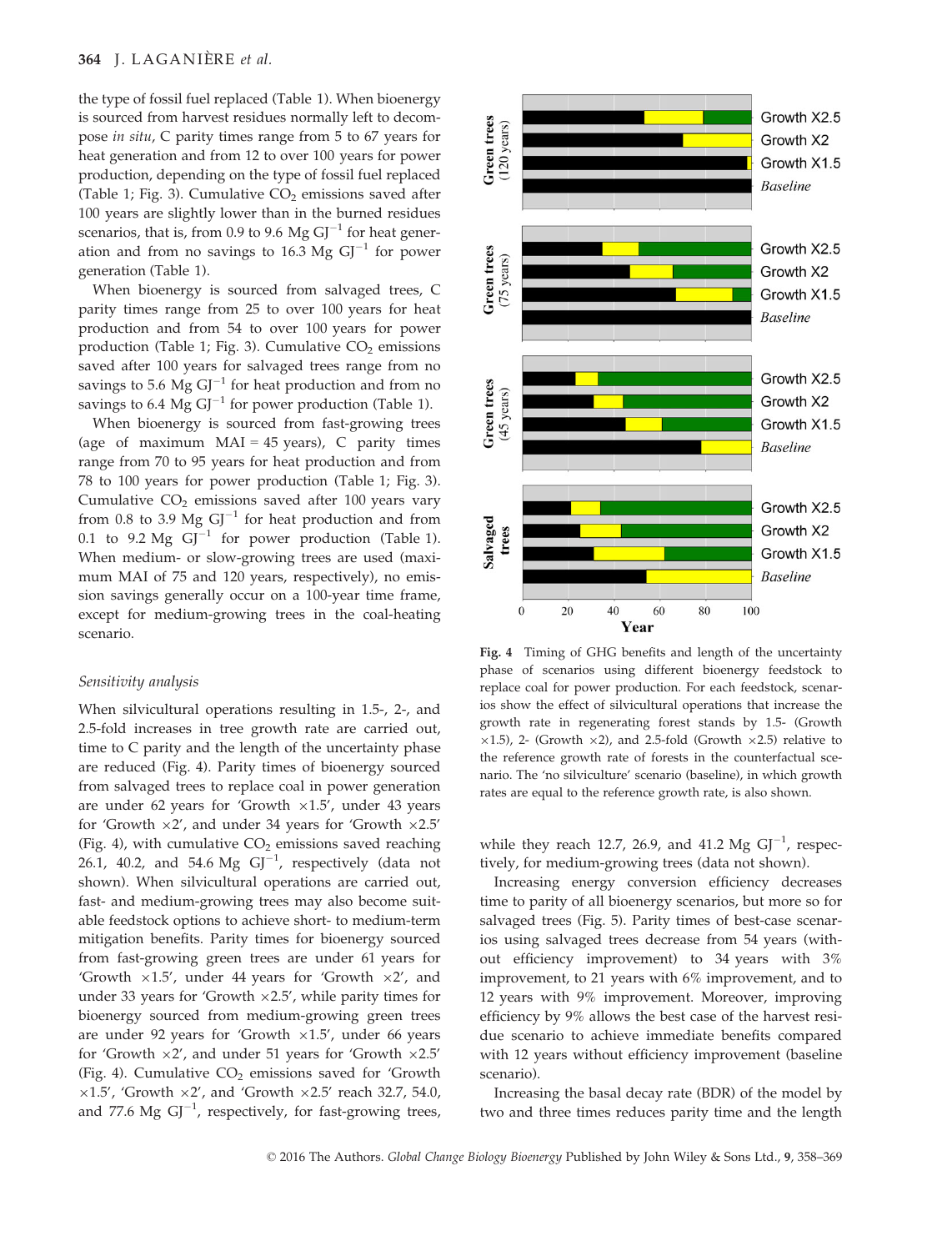

Fig. 5 Timing of GHG benefits and length of the uncertainty phase of scenarios using different bioenergy feedstock to replace coal for power production. For each feedstock, scenarios show the effect of enhanced energy conversion efficiency of biomass relative to a baseline value.

of the uncertainty phase (Fig. 6), but not as much as does the improvement of conversion efficiency (Fig. 5). Increasing conversion efficiency by 9% has a more beneficial effect on the reduction of C parity time of harvest residues than tripling the BDR.

#### Decomposing the uncertainty

In a scenario using salvaged trees to replace coal in power generation, the key parameters to reducing the length of the uncertainty phase and C parity time in the worst case are, in decreasing order of importance, transportation distance (local use vs. export), feedstock pro-



Fig. 6 Timing of GHG benefits and length of the uncertainty phase of scenarios using salvaged trees and harvest residues as bioenergy feedstock to replace coal for power production. For each feedstock, scenarios show the effect of doubling and tripling the basal decay rate (BDR) of the model relative to the baseline rate to account for tree species decaying faster than average. BDR of the baseline scenario at a reference temperature of 10 °C is 0.144 and 0.037 year<sup>-1</sup> for residues and salvaged trees, respectively.

cessing (chips vs. pellets), and mean annual temperature (MAT = 5 vs.  $-1$  °C), whereas the rate of C transfer from snag to the ground (CTR =  $0.10$  vs.  $0.04$  year<sup>-1</sup>) only has a minor effect (Fig. 7). This ranking is also true for scenarios involving different feedstock sources, fossil fuel types, and uses (results not shown).

#### Discussion

# Mitigation potential and timing of bioenergy sourced from Canadian forests

Biomass feedstock and the type of fossil fuel replaced greatly affect the GHG mitigation potential and timing of forest bioenergy scenarios. The results indicate shortto-long ranking of parity times for residues < salvaged < green trees and for replacing the less efficient fossil fuels (coal < oil < natural gas). Not surprisingly, bioenergy sourced from harvest residues yielded the fastest atmospheric benefits. The uncertainty around the estimate of C parity time was also the smallest. Most studies documented parity times <20 years for bioenergy sourced from harvest residues excluding stumps (Repo et al., 2011, 2012; Lamers & Junginger, 2013; Lamers et al., 2014). Branches and tree tops are small woody debris that quickly decompose on the forest floor (Tarasov & Birdsey, 2001; Palviainen et al., 2004; Preston et al., 2012), and the parity time between the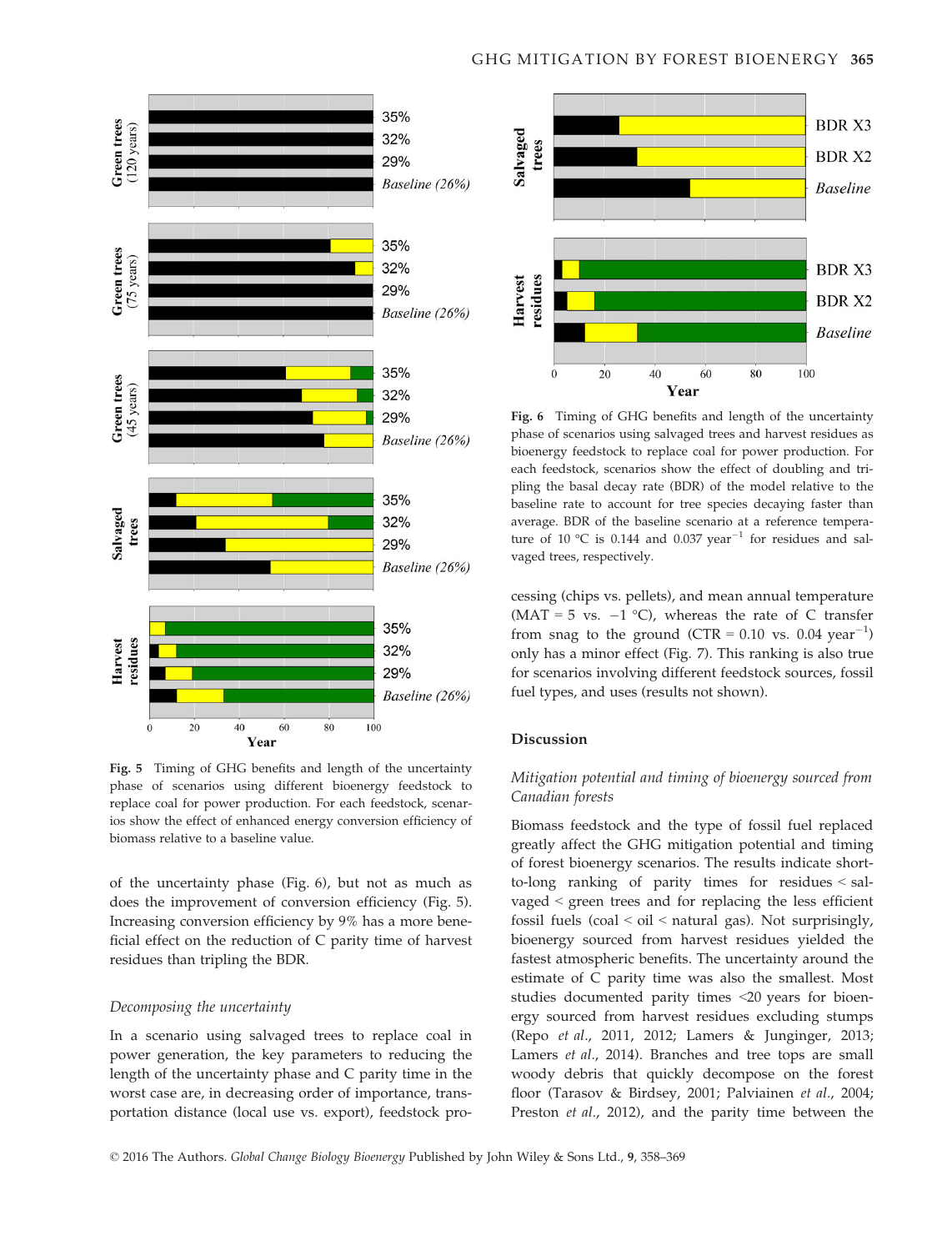

Fig. 7 Length of the uncertainty phase of scenarios using salvaged trees as bioenergy feedstock (with elevated conversion efficiency of 35%) to replace coal for power production. Uncertainty is generated through choices in parameter values for snag C transfer rates (CTR = 0.10 or 0.04 year<sup>-1</sup>), mean annual temperatures (MAT = 5 °C or -1 °C), biomass processing (chips or pellets), and transportation distances (local use or export). Scenarios are identified by which parameters are set as fixed while all others are varied to generate the uncertainty. For the baseline, all parameters are varied.

bioenergy system, in which biomass emits C to the atmosphere to produce energy, and the reference fossil fuel system, in which biomass is left to decompose in the forest, is therefore quickly reached. Furthermore, in the case of harvest residues that are normally burned by the roadside to reduce the fire hazard, the use of bioenergy to replace fossil fuel generates immediate atmospheric benefits (C parity time  $= 0$  year). Likewise, increasing biomass conversion efficiency to 35% can generate immediate benefits in some cases of harvest residues normally left to decompose in situ. Given that the environmental cost of delaying GHG emission reductions is increasingly being recognized (IPCC, 2014), residue-based bioenergy therefore is a suitable feedstock for mitigating GHG emissions in a short time frame.

By contrast, using medium- and slow-growing green trees showed little to no atmospheric benefits over the 100-year period. In northern forests, trees grow slowly and harvested lands usually take many decades to regenerate and regain C levels that are similar to preharvest levels (Seely et al., 2002; Kurz et al., 2013). Furthermore, when the reference forest is assumed to be unharvested in the counterfactual scenario,  $CO<sub>2</sub>$  may still be taken up from the atmosphere while the land harvested for bioenergy slowly starts to regenerate. Accordingly, C parity time for procuring biomass from living trees takes many decades to be reached. Bernier & Pare (2013) obtained a time to C parity of over 90 years for a scenario that used wood chips from boreal tree species to replace oil in heat generation. Other studies also documented multidecadal parity times (or payback times) for bioenergy made from green trees in northern forests (McKechnie et al., 2011; Holtsmark, 2012; Mitchell et al., 2012; Ter-Mikaelian et al., 2015). However, using silviculture to increase tree growth rate in the regenerating stand can improve the performance of this feedstock source and generate atmospheric benefits within a shorter time frame. Silvicultural practices as seen in Canada may increase timber yield from two to six times relative to natural forests (Paquette & Messier, 2010). Higher tree productivity and faster C capture through silviculture allow to reach parity time faster. Similar conclusions were obtained by the Ter-Mikaelian et al. (2015) study, in which coal was replaced by wood pellets sourced from Ontario forests. Moreover, Lamers et al. (2014) assumed faster tree growth  $(2\times)$  for replanted sites relative to natural forests and obtained a parity time of 84 years for slow-growing spruce-fir stands, which falls well within our range of parity times for a comparable scenario (the one in which bioenergy is obtained from slow-growing green trees, i.e., 120 years). In summary, while using trees is most often associated with long-term parity time, some specific cases may show parity time <50 years. These cases would involve growth enhancement by silviculture, which would happen only with bioenergy scenarios and also good growing conditions (productive stand types with relatively short rotation periods).

Salvaged trees had intermediate parity times between that of harvest residues and that of green trees. This feedstock also had a very wide phase of uncertainty, indicating that some cases present reasonable parity times that meet short- and medium-term GHG emission reduction targets, while others do not. For example,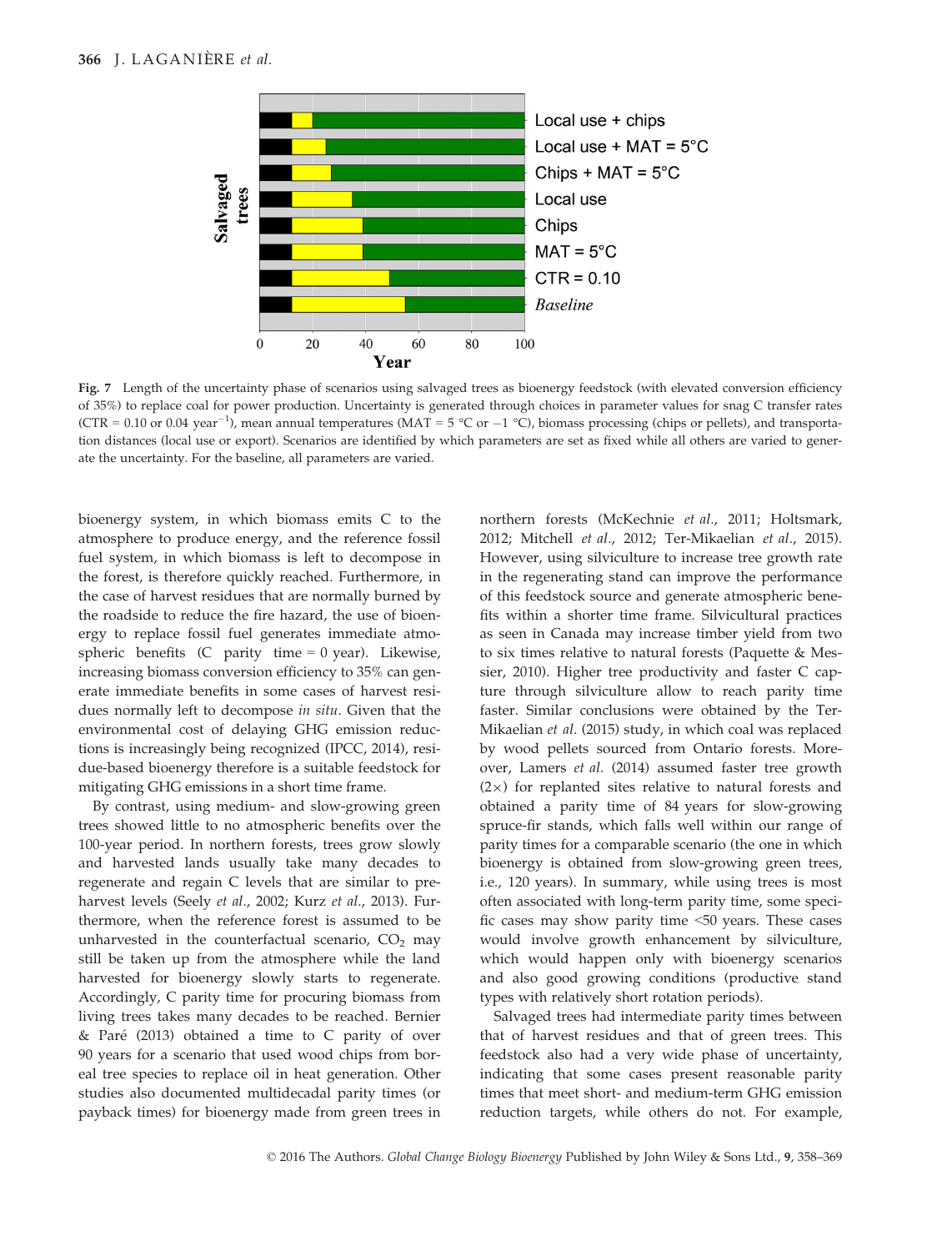using bioenergy sourced entirely from slow-decomposing dead stemwood (e.g., pine species in cold regions) without regeneration improvement through silviculture is perhaps not an option to prioritize, given that the parity time would likely always be over 75 years. However, if silviculture is performed in the regenerating stand following harvesting and biomass procurement, this feedstock source may become more interesting in terms of C savings, with several cases falling below 40 years before achieving atmospheric benefits. Results from Lamers et al. (2014) also highlighted the potential of using salvage wood from MPB-impacted stands to mitigate GHG emissions. Relative to a reference 'no harvest' scenario, they obtained immediate benefits and a parity time of 22 years when pine-only (85% dead trees) and pinedominated (62% dead trees) stands were first harvested for pellets, replanted (assuming a twofold growth yield in plantations relative to natural forest), and then harvested for sawlog timber with the residues used for pellets. Jonker et al. (2014) varied the forest management intensity levels and obtained >50% reduction in time to C parity in high-intensity management scenarios relative to low-intensity ones. In summary, as is the case for green trees, specific conditions need to be present to reduce the time to parity in salvaged wood scenarios. These conditions often involve silviculture. An interesting example is given in Barrette et al. (2013), where black spruce (Picea mariana) stands showed little regeneration 8 years after fire while jack pine (Pinus banksiana) stands showed a good regeneration. Harvesting biomass for bioenergy in the black spruce site would facilitate the silvicultural treatment carried out to restore forest productivity, while it would probably not enhance forest productivity in the jack pine site.

Increasing the base decomposition rate (BDR) of the model to account for tree species decaying faster than average indicates that sourcing bioenergy from fastdecomposing species such as intolerant hardwoods (e.g., aspen, birch) would be another potentially suitable GHG mitigation option, especially if the feedstock is collected in warmer regions. Although our knowledge of logs' decomposition rate is limited (Weedon et al., 2009), empirical observations in northern forests showed that the logs of such species may achieve almost complete decomposition (85–95%) within 57 years, while pine and spruce species may take over 80 years (Tarasov & Birdsey, 2001; Brais et al., 2006; Shorohova & Kapitsa, 2014).

Salvaged trees have the potential to generate relatively fast atmospheric benefits, but would require a good tracking system to reduce uncertainty and meet precise time frames. As shown in our analysis, favoring wood chips over pellets and local use over transoceanic export are good options to prioritize in order to reduce the uncertainty period. Moreover, the speed at which parity time is reached is also impacted by the regional climate and tree species, which regulate the decomposition rate of deadwood (in the counterfactual scenario). Performing silviculture and improving energy conversion efficiency can also greatly reduce the time to GHG mitigation of bioenergy sourced from dead trees.

Overall, our results are coherent with the perspective of Haberl et al. (2012) on C emission reduction by bioenergy. Short- to medium-term atmospheric benefits (<50 years C parity time) must involve the use of 'additional biomass', defined as biomass from additional vegetation growth or biomass that would decay rapidly if not used for bioenergy. Such parity times are possible in some cases under salvaged tree scenarios, but more likely under specific conditions involving important gains in forest productivity (silviculture) under either green tree or salvage tree scenarios.

# Taking uncertainty into account

To our knowledge, few studies have addressed the uncertainty around the estimation of C debt in a forest bioenergy context (Johnson et al., 2011; Caputo et al., 2014; Röder et al., 2015). To date, studies have mostly focused on estimating a unique and precise C debt repayment time or C parity time for particular case studies without addressing any sources of variation. For correct accounting, however, estimates need to take uncertainty into account, from variations in the biomass supply chain to the realism of the counterfactual scenario (Johnson et al., 2011; Bowyer et al., 2012; Buchholz et al., 2014, 2015). We found that the length of the uncertainty period can be short and inconsequential for some scenarios (e.g., harvest residues). However, for other scenarios, it can be large enough to cast doubts as to whether a particular feedstock should be considered in GHG mitigation efforts in the short term. In the current study, the length of the uncertainty phase depends on how we define the best and worst cases, that is, which parameters will vary and to what extent. In our scenarios involving green trees as feedstock, only upstream emissions (processing, transport) could affect uncertainty. By contrast, for salvaged trees, upstream emissions, MAT (which impacts the decomposition rate), and snag C transfer rate all are elements whose range of possible values contributed to uncertainty. These additional sources of variation explained the longer phase of C debt uncertainty in the salvaged tree scenarios relative to the green tree scenarios, while the slower decay rate of stemwood (salvaged trees) than of branches (residues) explained the longer uncertainty phase relative to harvest residues. Varying the tree growth rate in a scenario involving green trees (instead of making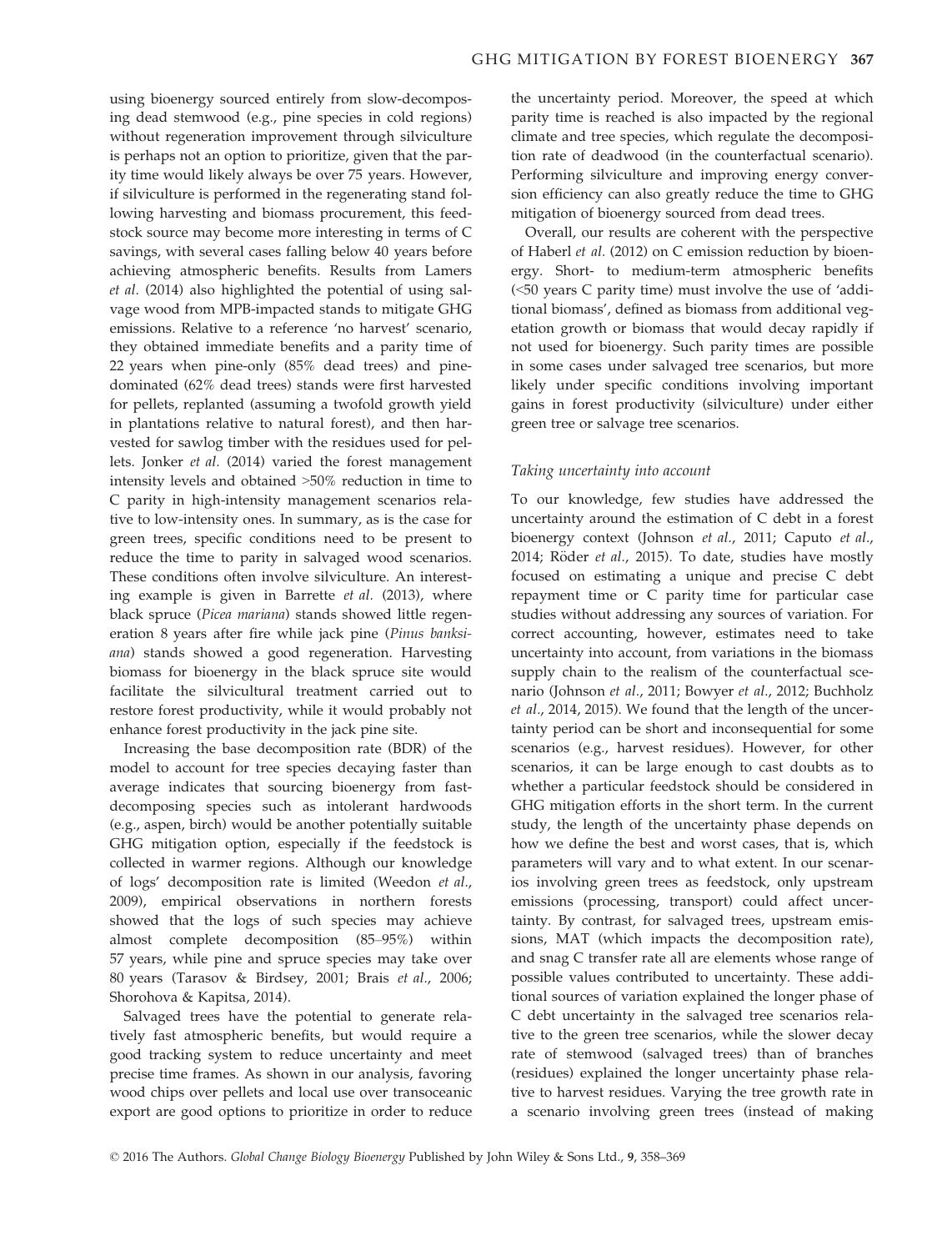separate scenarios) or adding natural disturbances (Buchholz et al., 2015) would push the length of the uncertainty period for green tree-based scenarios beyond that of scenarios involving salvaged trees.

Not all sources of uncertainty were tested in our analysis. Some parameters including the emission factor for combustion of biomass and fossil fuel, fossil energy conversion efficiency, and temperature sensitivity of decomposition  $(Q_{10})$  were set as constants, based on averaged values found in the literature. The IPCC default emission factor for biomass combustion is 112 kg  $CO<sub>2</sub>$  GJ<sup>-1</sup>, but its 95% confidence limits range from 95 to 132 kg  $CO<sub>2</sub> GJ<sup>-1</sup>$  (IPCC, 2006). The heating value of wood also varies among tree species (Singh & Kostecky, 1986; Telmo & Lousada, 2011; Barrette et al., 2013). Similarly, energy conversion efficiency for a given fossil fuel may vary substantially depending on factors such as generator capacity, age, and technology (Koop et al., 2010). Jonker et al. (2014) varied the conversion efficiency of a coal power plant from 35% to 46% and observed decadal differences in payback and parity times of bioenergy under low- and high-efficiency scenarios. Röder et al. (2015) also pointed out the impact of wood chip storage duration on methane emissions, which greatly affect the C balance of forests and sawmill residues. As we gain confidence in understanding belowground processes and long-term impact of forest harvesting intensification, soil C (which was set as constant here) may become an important parameter to consider in the C balance of forest bioenergy, given the large share of ecosystem C that resides in soils (Laganière et al., 2015). These additional sources of uncertainty could make the uncertainty phase even longer than what is presented here. Evidently, proper knowledge of both the bioenergy and the reference fossil fuel systems is required in order to accurately evaluate the potential of a bioenergy project to mitigate GHG emissions.

Key to reducing uncertainty around estimates of C parity time is a better assessment of ecological processes (e.g., forest regeneration and growth rate, decomposition dynamics), as also pointed out by Caputo et al. (2014). Favoring local use of wood chips over the export of wood pellets can also reduce the length of the uncertainty period. Potential economic feedback between biomass procurement practices and other forest management activities should also be considered: Adding bioenergy to the basket of products that can be sourced from a given stand or landscape may increase the profitability of overall forest operations and foresters' belief in future markets, creating new incentives for forest management (Bellassen & Luyssaert, 2014). Overall, the current study brings into question the use of single parity time values to evaluate the performance of a particular feedstock to mitigate GHG emissions

given the importance of uncertainty as an inherent component of every bioenergy project. More specifically, it suggests that some feedstock, such as green or salvaged trees that are usually associated with long and uncertain time to parity, can, under some very specific circumstances, show shorter and less uncertain parity times.

#### Acknowledgements

We thank Xiao Jing Guo for her assistance with SAS programming and Isabelle Lamarre for text editing. We also thank Nicolas Mansuy and three anonymous reviewers for providing helpful comments on the article. This study was funded through the Program of Energy Research and Development (PERD) and the ecoENERGY Innovation Initiative (ecoEII) of the Government of Canada. We also acknowledge the support from the Natural Sciences and Engineering Research Council of Canada (NSERC) through the Visiting Fellowships in Canadian Government Laboratories Program.

#### References

- Barrette J, Thiffault E, Pare D (2013) Salvage harvesting of fire-killed stands in northern Quebec: analysis of bioenergy and ecological potentials and constraints. J-FOR, 3, 16–25.
- Bellassen V, Luyssaert S (2014) Carbon sequestration: managing forests in uncertain times. Nature, 506, 153–155.
- Bernier P, Paré D (2013) Using ecosystem  $CO<sub>2</sub>$  measurements to estimate the timing and magnitude of greenhouse gas mitigation potential of forest bioenergy. GCB Bioenergy, 5, 67–72.
- Boulanger Y, Gauthier S, Burton PJ (2014) A refinement of models projecting future Canadian fire regimes using homogeneous fire regime zones. Canadian Journal of Forest Research, 44, 365–376.
- Bowyer C, Baldock D, Kretschmer B, Polakova J (2012) The GHG Emissions Intensity of Bioenergy: Does Bioenergy have a Role to Play in Reducing GHG Emissions of Europe's Economy?Institute for European Environmental Policy (IEEP), London, UK.
- Brais S, Paré D, Lierman C (2006) Tree bole mineralization rates of four species of the Canadian eastern boreal forest: implications for nutrient dynamics following stand-replacing disturbances. Canadian Journal of Forest Research, 36, 2331–2340.
- Buchholz T, Prisley S, Marland G, Canham C, Sampson N (2014) Uncertainty in projecting GHG emissions from bioenergy. Nature Climate Change, 4, 1045–1047.
- Buchholz T, Hurteau MD, Gunn J, Saah D (2015) A global meta-analysis of forest bioenergy greenhouse gas emission accounting studies. GCB Bioenergy (in press).
- Caputo J, Balogh S, Volk T, Johnson L, Puettmann M, Lippke B, Oneil E (2014) Incorporating uncertainty into a life cycle assessment (LCA) model of short-rotation willow biomass (Salix spp.) crops. BioEnergy Research, 7, 48–59.
- Cherubini F, Gasser T, Bright RM, Ciais P, Stromman AH (2014) Linearity between temperature peak and bioenergy CO2 emission rates. Nature Climate Change, 4, 983–987.
- Environment Canada (2015) Canadian Climate Normals or Averages, 1971–2000. Environment Canada, Fredericton, NB, Canada.
- Goh CS, Junginger M, Cocchi M et al. (2013) Wood pellet market and trade: a global perspective. Biofuels, Bioproducts and Biorefining, 7, 24–42.
- Haberl H, Sprinz D, Bonazountas M et al. (2012) Correcting a fundamental error in greenhouse gas accounting related to bioenergy. Energy Policy, 45, 18–23.
- Hilger AB, Shaw CH, Metsaranta JM, Kurz WA (2012) Estimation of snag carbon transfer rates by ecozone and lead species for forests in Canada. Ecological Applications, 22, 2078–2090.
- Holtsmark B (2012) Harvesting in boreal forests and the biofuel carbon debt. Climatic Change, 112, 415–428.
- IPCC (2006) Chapter 2: Stationary combustion. In: IPCC Guidelines for National Greenhouse Gas Inventories, Prepared by the National Greenhouse Gas Inventories Programme, Vol 2 (eds Eggleston HS, Buendia L, Miwa K, Ngara T, Tanabe K), pp. 2.1–2.53. IGES, Japan.
- IPCC (2014) Summary for policymakers. In: Climate Change 2014: Mitigation of Climate Change. Contribution of Working Group III to the Fifth Assessment Report of the Inter-